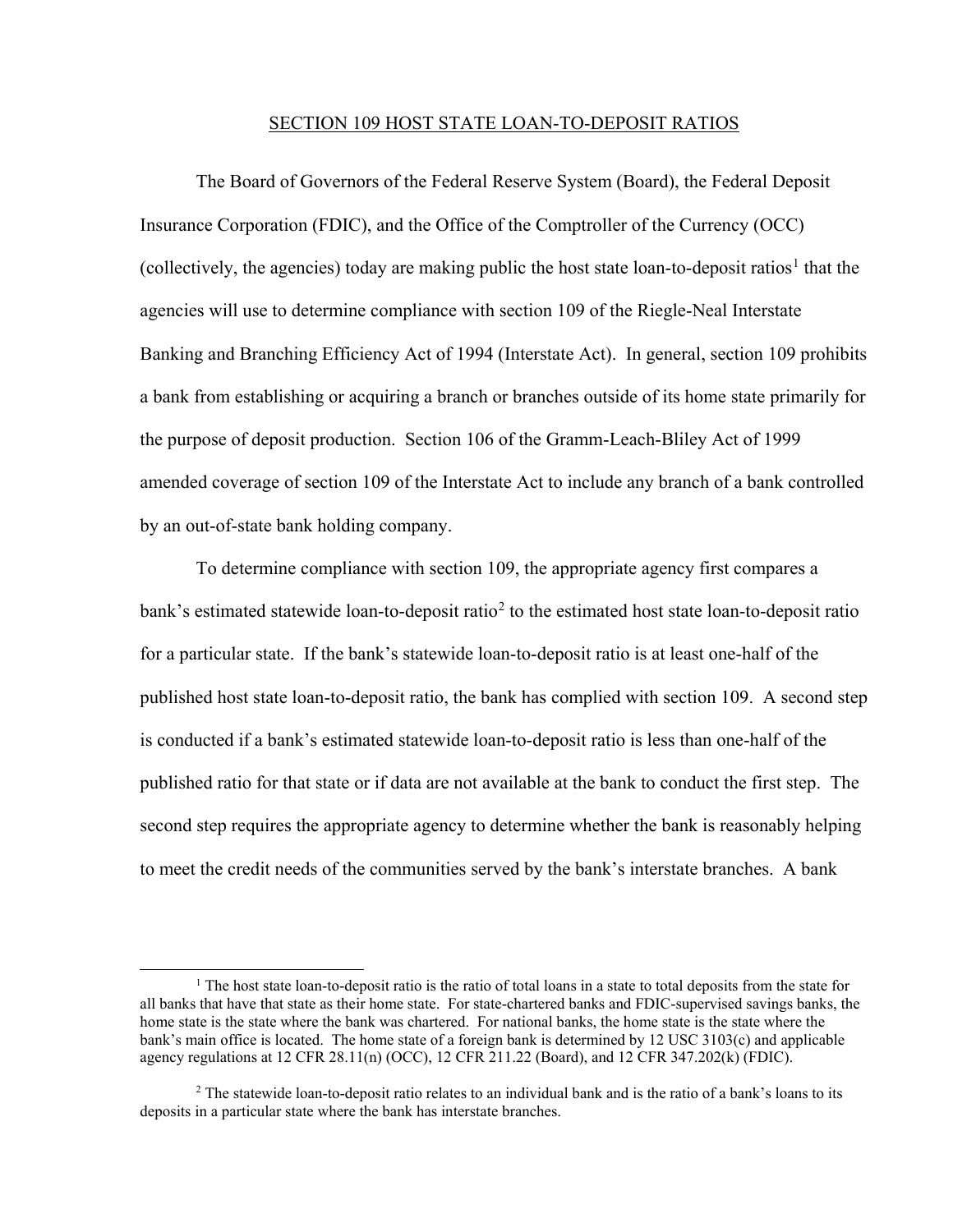that fails both steps is in violation of section 109 and subject to sanctions by the appropriate agency.

| Section 109 of the Interstate Banking and                                                                                                                                 |                                                    |  |
|---------------------------------------------------------------------------------------------------------------------------------------------------------------------------|----------------------------------------------------|--|
| <b>Branching Efficiency Act</b>                                                                                                                                           |                                                    |  |
| Host State Loan-to-Deposit Ratios                                                                                                                                         |                                                    |  |
| Using Data as of June 30, 2019<br>(Excludes wholesale or limited purpose Community<br>Reinvestment Act-designated banks, credit card banks, and<br>special purpose banks) |                                                    |  |
| <b>State or U.S. Territory</b>                                                                                                                                            | <b>Host State Loan-to-</b><br><b>Deposit Ratio</b> |  |
| Alabama                                                                                                                                                                   | 82%                                                |  |
| Alaska                                                                                                                                                                    | 76%                                                |  |
| Arizona                                                                                                                                                                   | 85%                                                |  |
| Arkansas                                                                                                                                                                  | 87%                                                |  |
| California                                                                                                                                                                | 86%                                                |  |
| Colorado                                                                                                                                                                  | 72%                                                |  |
| Connecticut                                                                                                                                                               | 93%                                                |  |
| Delaware                                                                                                                                                                  | 59%                                                |  |
| District of Columbia                                                                                                                                                      | 75%                                                |  |
| Florida                                                                                                                                                                   | 93%                                                |  |
| Georgia                                                                                                                                                                   | 91%                                                |  |
| Hawaii                                                                                                                                                                    | 79%                                                |  |
| Idaho                                                                                                                                                                     | 83%                                                |  |
| Illinois                                                                                                                                                                  | 85%                                                |  |
| Indiana                                                                                                                                                                   | 88%                                                |  |
| Iowa                                                                                                                                                                      | 86%                                                |  |
| Kansas                                                                                                                                                                    | 87%                                                |  |
| Kentucky                                                                                                                                                                  | 88%                                                |  |
| Louisiana                                                                                                                                                                 | 87%                                                |  |
| Maine                                                                                                                                                                     | 96%                                                |  |
| Maryland                                                                                                                                                                  | 100%                                               |  |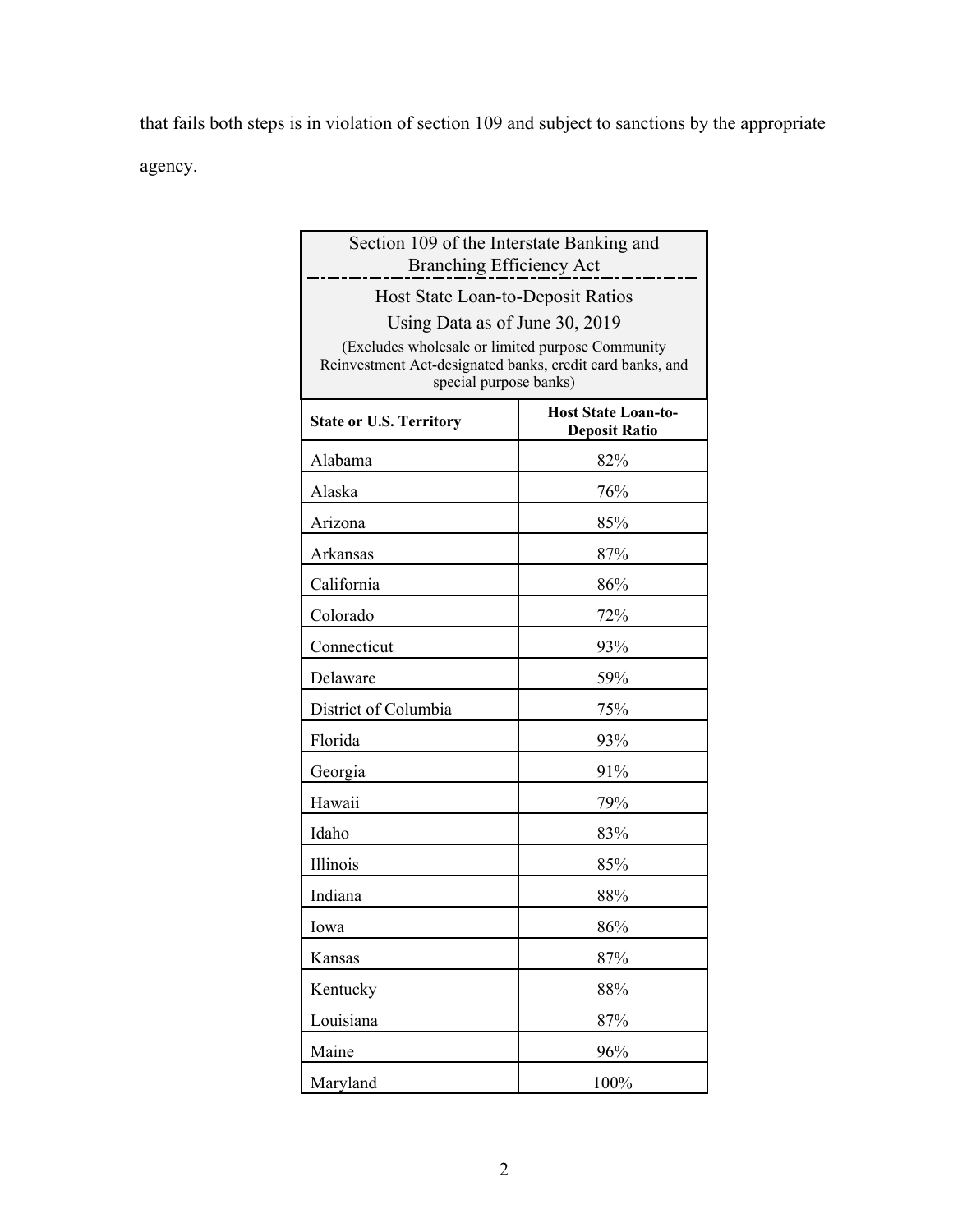| Section 109 of the Interstate Banking and<br><b>Branching Efficiency Act</b>                                                            |                                                    |
|-----------------------------------------------------------------------------------------------------------------------------------------|----------------------------------------------------|
| Host State Loan-to-Deposit Ratios                                                                                                       |                                                    |
| Using Data as of June 30, 2019                                                                                                          |                                                    |
| (Excludes wholesale or limited purpose Community<br>Reinvestment Act-designated banks, credit card banks, and<br>special purpose banks) |                                                    |
| <b>State or U.S. Territory</b>                                                                                                          | <b>Host State Loan-to-</b><br><b>Deposit Ratio</b> |
| Massachusetts                                                                                                                           | 98%                                                |
| Michigan                                                                                                                                | 96%                                                |
| Minnesota                                                                                                                               | 83%                                                |
| Mississippi                                                                                                                             | 81%                                                |
| Missouri                                                                                                                                | 80%                                                |
| Montana                                                                                                                                 | 86%                                                |
| Nebraska                                                                                                                                | 90%                                                |
| Nevada                                                                                                                                  | 84%                                                |
| New Hampshire                                                                                                                           | 98%                                                |
| New Jersey                                                                                                                              | 102%                                               |
| New Mexico                                                                                                                              | 64%                                                |
| New York                                                                                                                                | 93%                                                |
| North Carolina                                                                                                                          | 71%                                                |
| North Dakota                                                                                                                            | 90%                                                |
| Ohio                                                                                                                                    | 84%                                                |
| Oklahoma                                                                                                                                | 88%                                                |
| Oregon                                                                                                                                  | 91%                                                |
| Pennsylvania                                                                                                                            | 95%                                                |
| Rhode Island                                                                                                                            | 98%                                                |
| South Carolina                                                                                                                          | 83%                                                |
| South Dakota                                                                                                                            | 71%                                                |
| Tennessee                                                                                                                               | 89%                                                |
| Texas                                                                                                                                   | 79%                                                |
| Utah                                                                                                                                    | 101%                                               |
| Vermont                                                                                                                                 | 96%                                                |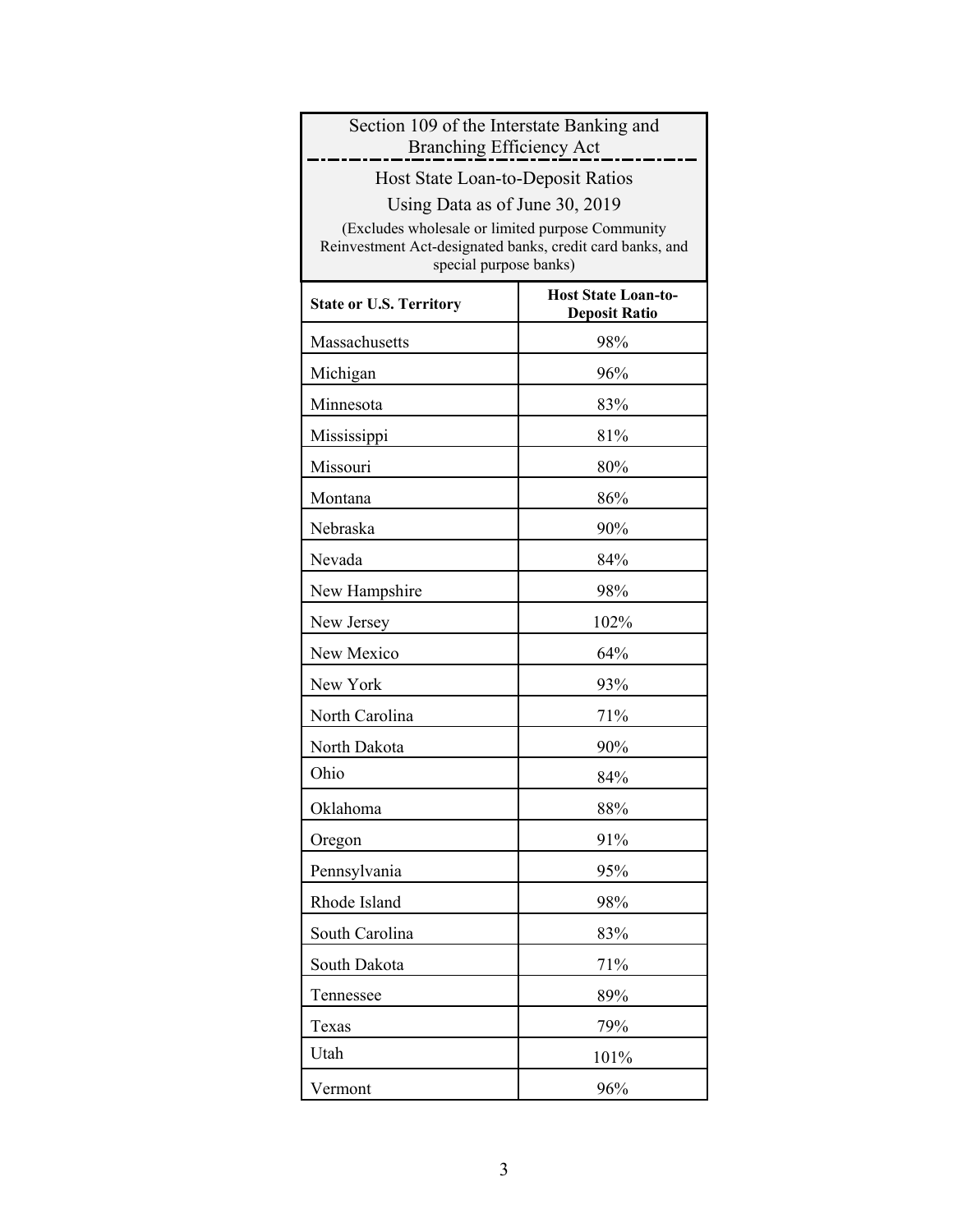| Section 109 of the Interstate Banking and<br><b>Branching Efficiency Act</b>                                                             |                                                    |  |
|------------------------------------------------------------------------------------------------------------------------------------------|----------------------------------------------------|--|
| Host State Loan-to-Deposit Ratios                                                                                                        |                                                    |  |
| Using Data as of June 30, 2019                                                                                                           |                                                    |  |
| (Excludes wholesale or limited purpose Community)<br>Reinvestment Act-designated banks, credit card banks, and<br>special purpose banks) |                                                    |  |
| <b>State or U.S. Territory</b>                                                                                                           | <b>Host State Loan-to-</b><br><b>Deposit Ratio</b> |  |
| Virginia                                                                                                                                 | 82%                                                |  |
| Washington                                                                                                                               | 89%                                                |  |
| West Virginia                                                                                                                            | 87%                                                |  |
| Wisconsin                                                                                                                                | 92%                                                |  |
| Wyoming                                                                                                                                  | 66%                                                |  |
| Guam                                                                                                                                     | 81%                                                |  |
| Puerto Rico                                                                                                                              | 58%                                                |  |
| Virgin Islands                                                                                                                           | 42%                                                |  |

 deposits), and applied this percentage to the bank's total domestic loans (determined from the call reports) to estimate the amount of loans attributable to the home state. The host state loan-Due to the legislative intent against imposing regulatory burden, no additional data were collected from institutions to implement section 109. However, since insufficient lending data were available on a geographic basis to calculate the host state loan-to-deposit ratios directly, the agencies used a proxy to estimate the ratios. Accordingly, the agencies calculated the host state loan-to-deposit ratios using data obtained from the Consolidated Reports of Condition and Income (call reports) and Summary of Deposits Surveys (summary of deposits), as of June 30, 2019. For each home state bank, the agencies calculated the percentage of the bank's total deposits attributable to branches located in its home state (determined from the summary of to-deposit ratio was then calculated by separately totaling the loans and deposits for the home state banks, and then dividing the sum of the loans by the sum of the deposits.